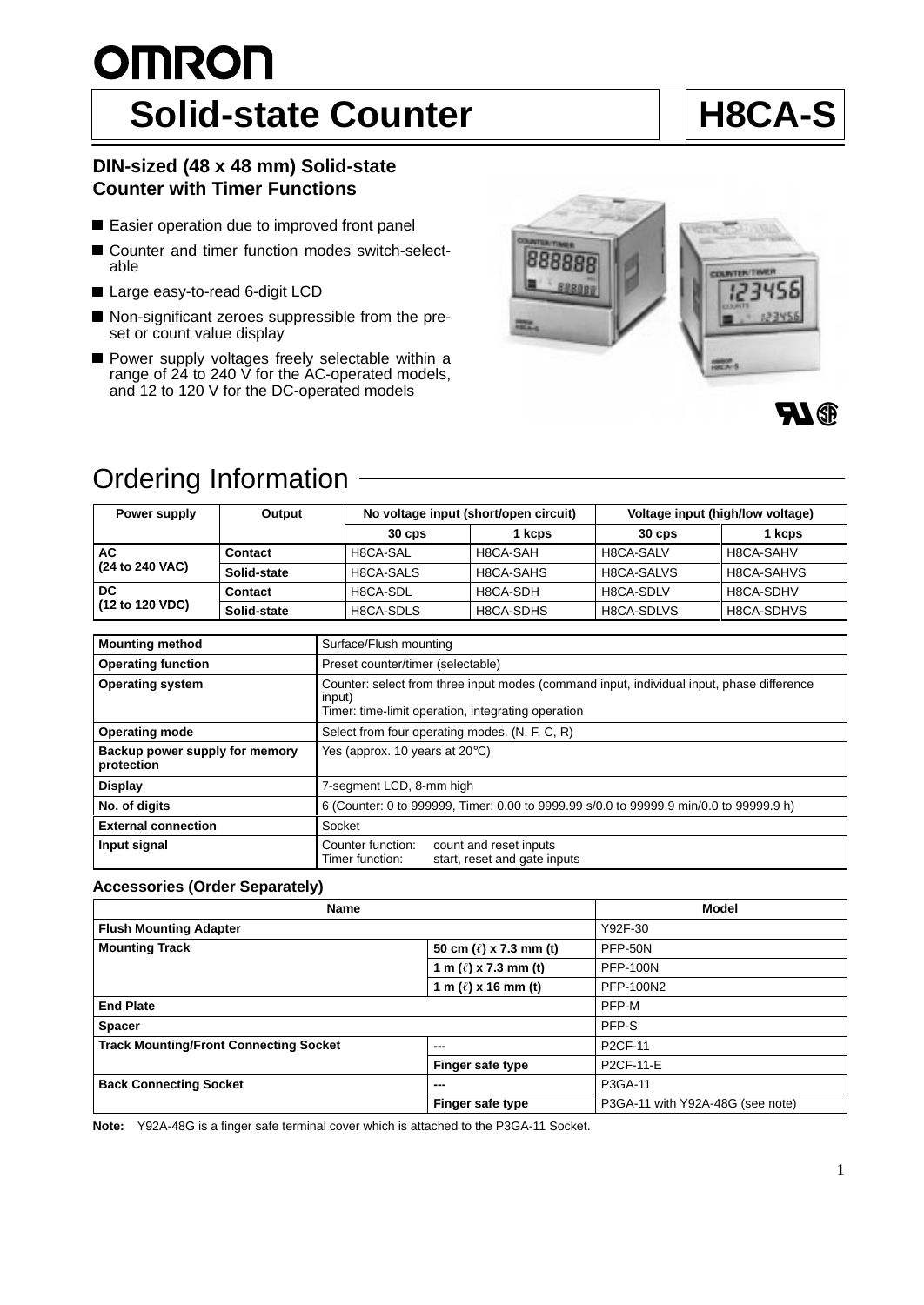# Specifications -

# **Ratings**

| Supply voltage                                                                                | 24 to 240 VAC, 50/60 Hz<br>12 to 120 VDC (Contains 20% ripple (p-p) max.)                                                                                                                                                                                                                                            |
|-----------------------------------------------------------------------------------------------|----------------------------------------------------------------------------------------------------------------------------------------------------------------------------------------------------------------------------------------------------------------------------------------------------------------------|
| Operating voltage range                                                                       | 90 to 110% of rated voltage                                                                                                                                                                                                                                                                                          |
| <b>Power consumption</b>                                                                      | Approx. 2.2 VA (at 240 VAC, 50Hz) (see note 1); Approx. 1.4 VA (at 100 VAC); Approx. 1 W (at 120<br>VDC) (see note 1); Approx. 0.8 W (at 100 VDC); Approx. 0.7 W (at 12 VDC)                                                                                                                                         |
| Max. counting speeds of<br>count input (in counter<br>function mode)                          | 30 cps (contact and solid-state inputs)<br>Minimum pulse width: 16.7 ms (ON/OFF ratio: 1:1)<br>1 kcps (solid-state input)<br>Minimum pulse width: 0.5 ms (ON/OFF ratio: 1:1)                                                                                                                                         |
| <b>Reset system</b>                                                                           | External reset (common to contact and solid-state inputs) and manual reset<br>Minimum reset signal width: 20 ms<br>Reset time following signal application: 0.05 s                                                                                                                                                   |
| Start and gate response<br>time (in timer function)                                           | Start and gate response time (common to contact and solid-state inputs):<br>L-model: 16.7 ms<br>H-model: 0.5 ms                                                                                                                                                                                                      |
| Count and reset inputs for<br>counter function/Start and<br>gate inputs for timer<br>function | No-voltage input (see note 2)<br>Maximum short-circuit impedance: 1 $k\Omega$ max.<br>Short-circuit residual voltage: 0.5 V max. (1.3 V max.)<br>Minimum open impedance: 100 k $\Omega$ min.<br>Voltage input:<br>5 to 30 VDC at "High" level<br>0 to 2 VDC at "Low" level<br>INPUT impedance: Approx. 4.7 $k\Omega$ |
| <b>Control output</b>                                                                         | SPDT 3 A 250 VAC $cos\varphi = 1$ (resistive load)<br>Contact output type:<br>Solid-state output type: Open collector 100 mA max. 30 VDC max.                                                                                                                                                                        |

**Note:** 1. When power is applied, there is an inrush current of 3.7 A at 240 VAC, and 2.3 A at 120 VDC, for approx. 0.5 ms.

2. When using no-voltage input the source current output from each input terminals is 2 mA max.

### **Characteristics**

| In timer function            | <b>Repeat accuracy</b>                    | $\pm 0.05\% \pm 0.05$ s max.                                                                                                 |  |  |
|------------------------------|-------------------------------------------|------------------------------------------------------------------------------------------------------------------------------|--|--|
| mode                         | <b>Setting error</b>                      | $\pm 0.1\% \pm 0.05$ s max.                                                                                                  |  |  |
|                              | Variation due to<br>voltage change        | $\pm 0.05\% \pm 0.05$ s max.                                                                                                 |  |  |
|                              | Variation due to<br>temperature<br>change |                                                                                                                              |  |  |
| <b>Insulation resistance</b> |                                           | 100 MΩ min. at 500 VDC                                                                                                       |  |  |
| Dielectric strength          |                                           | 1.500 VAC 50/60 Hz for 1 minute                                                                                              |  |  |
| Impulse withstand voltage    |                                           | 3 kV (between power terminals)<br>4.5 kV (between current-carrying terminal and exposed non-current-carrying metal parts)    |  |  |
| <b>Noise immunity</b>        |                                           | $\pm$ 1.2 kV (between power terminals),<br>±500 V (between input terminals),<br>square-wave noise by noise simulator         |  |  |
| <b>Static immunity</b>       |                                           | Malfunction: 8 kV                                                                                                            |  |  |
| <b>Vibration resistance</b>  |                                           | Destruction: 10 to 55 Hz, 0.75 mm total amplitude<br>Malfunction: 10 to 55 Hz, 0.3 mm total amplitude                        |  |  |
| <b>Shock resistance</b>      |                                           | Destruction: 300 m/s <sup>2</sup> (approx. 30 G)<br>Malfunction: 100 m/s <sup>2</sup> (approx. 10 G)                         |  |  |
| <b>Ambient temperature</b>   |                                           | Operating: $-10^{\circ}$ C to 55 $^{\circ}$ C (with no icing)<br>Storage: $-25^{\circ}$ C to 65 $^{\circ}$ C (with no icing) |  |  |
| <b>Ambient humidity</b>      |                                           | 35% to 85%                                                                                                                   |  |  |
| Life expectancy              |                                           | Mechanical: 10 million operations min.<br>Electrical: 100,000 operations min. (250 VAC 3 A resistive load)                   |  |  |
| <b>Approved standards</b>    |                                           | UL508, CSA C22.2 No.14                                                                                                       |  |  |
| Case color                   |                                           | Light grey (Munsell 5Y 7/1)                                                                                                  |  |  |
| Weight                       |                                           | Approx. 130 q                                                                                                                |  |  |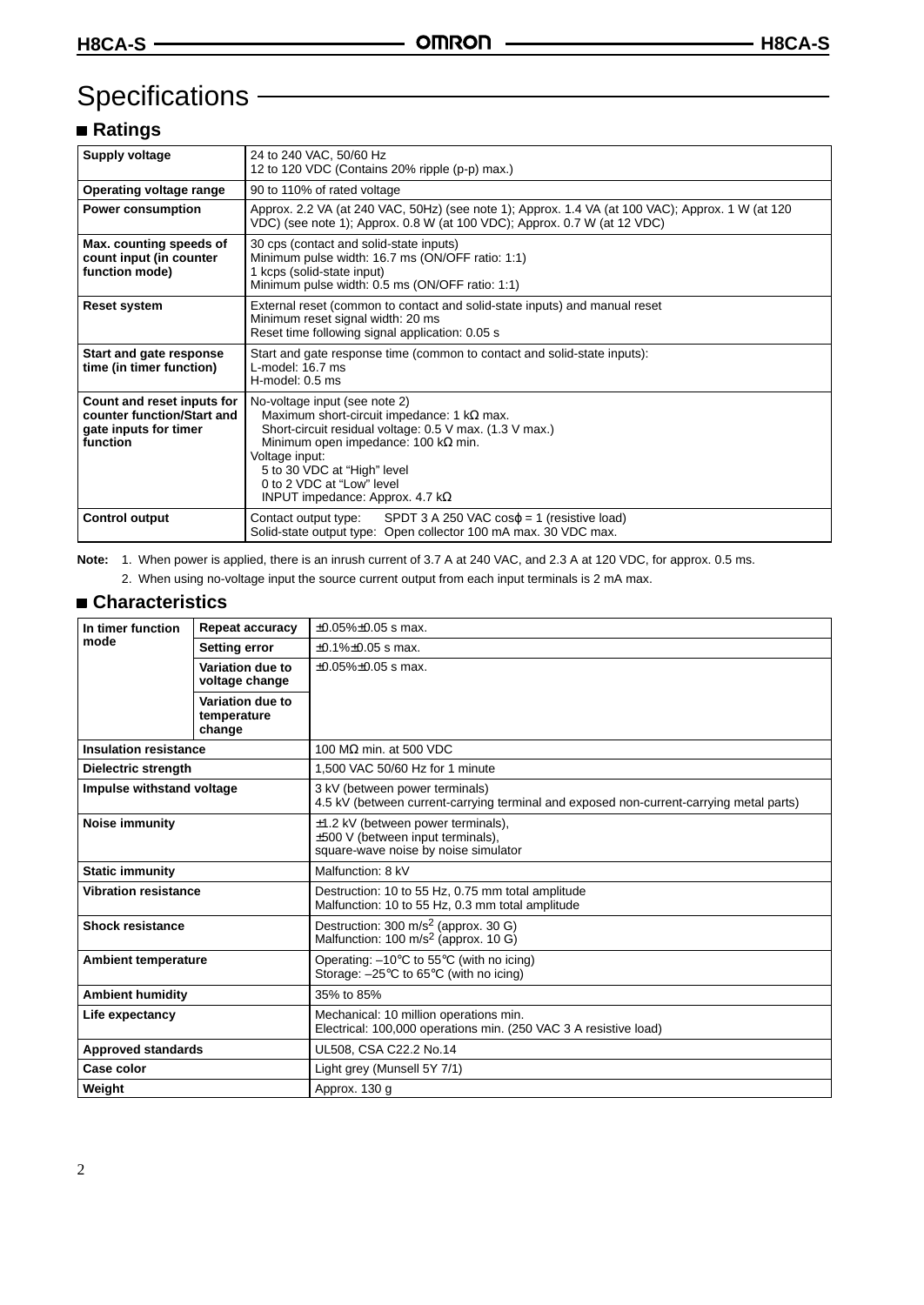# Block Diagram



# Engineering Data

# **Electrical Life Expectancy**

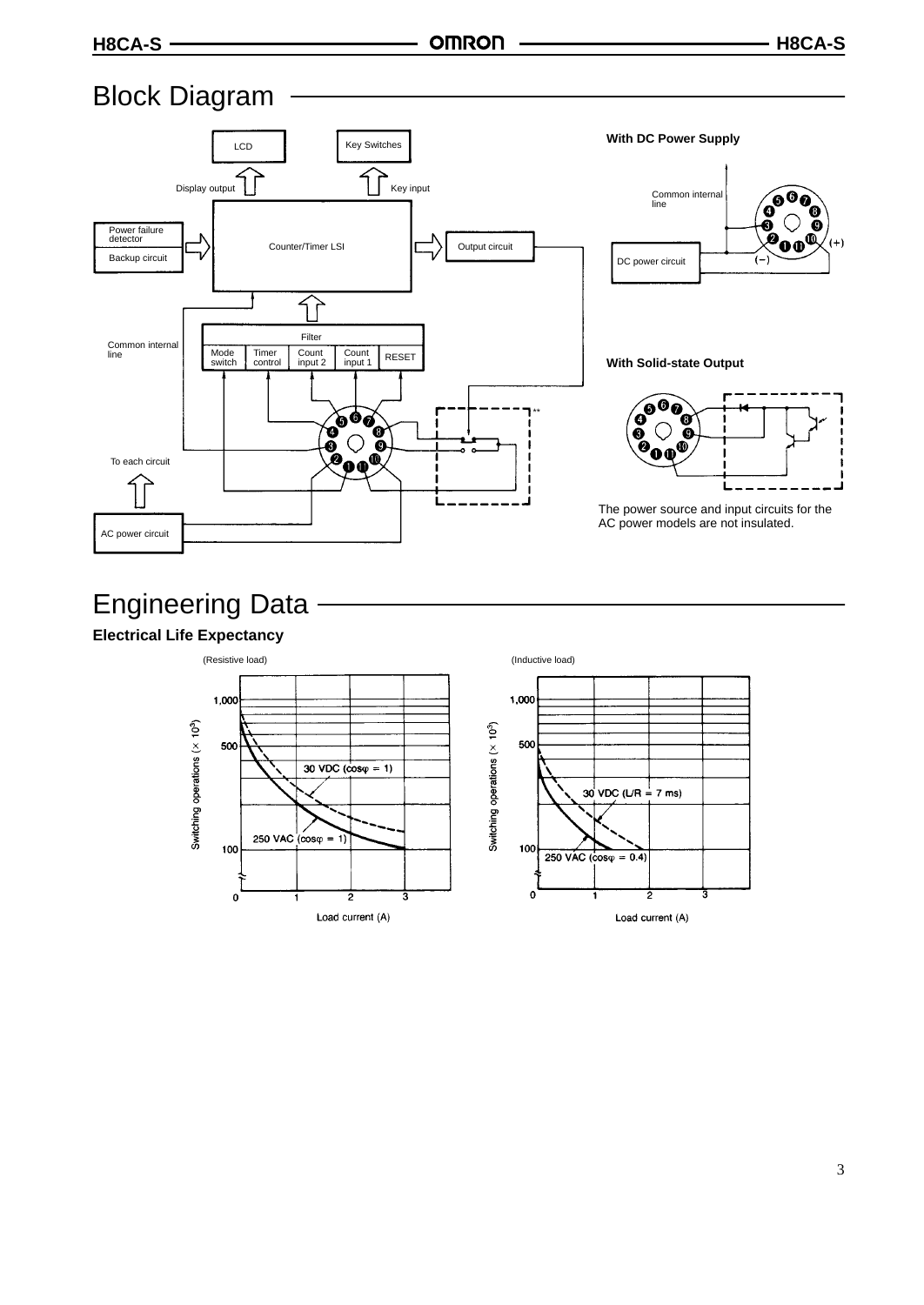# Timing Charts/Operation Mode

#### **Operations in Counter Mode Community Constraints Constraints Operations in Timer Mode**





#### **Input Mode**

In the chart below, (A) is the minimum signal width, and (B) must be more than half of (A); with (B) set to less than half the minimum signal width, a count error of ±1 count may occur.

#### **Up/Down A Command Input**



#### **Up/Down B Individual Input**

output



#### **Up/Down C Phase Difference Input**



# **Note:** 1. No-voltage input type

H: If the Counter is a contact input model, the contact turns ON.

If the Counter is a solid-state input model, the open-collector transistor is in the ON state.

L: If the Counter is a contact input model, the contact turns OFF.

If the Counter is a solid-state input model, the open-collector transistor is in the OFF state.

2. Voltage input type Input signal voltage at "High" level is 5 to 30 V, while at "Low" level, 0 to 2 V.

### **Functions of Count Inputs**

| Input                | <b>Counter A mode</b>                                                                                                                                                | <b>Counter B mode</b>       | <b>Counter C mode</b>                                                                                                                                                                              | <b>Timer</b> |
|----------------------|----------------------------------------------------------------------------------------------------------------------------------------------------------------------|-----------------------------|----------------------------------------------------------------------------------------------------------------------------------------------------------------------------------------------------|--------------|
| <b>Count input 1</b> | Count input:<br>The count value is incremented by<br>one when CP2 becomes "LOW" level.<br>The count value is decremented by<br>one when CP2 becomes "HIGH"<br>level. | Incrementing count<br>input | Phase difference input:<br>The count value is incremented by<br>one when phase of CP2 is delayed<br>with respect to phase of CP1.<br>The count value is decremented by<br>one when phase of CP2 is | Start input  |
| Count input 2        | Incrementing/decrementing control                                                                                                                                    | Decrementing count<br>input | advanced with respect to phase of<br>CP <sub>1</sub>                                                                                                                                               | Gate input   |

#### 4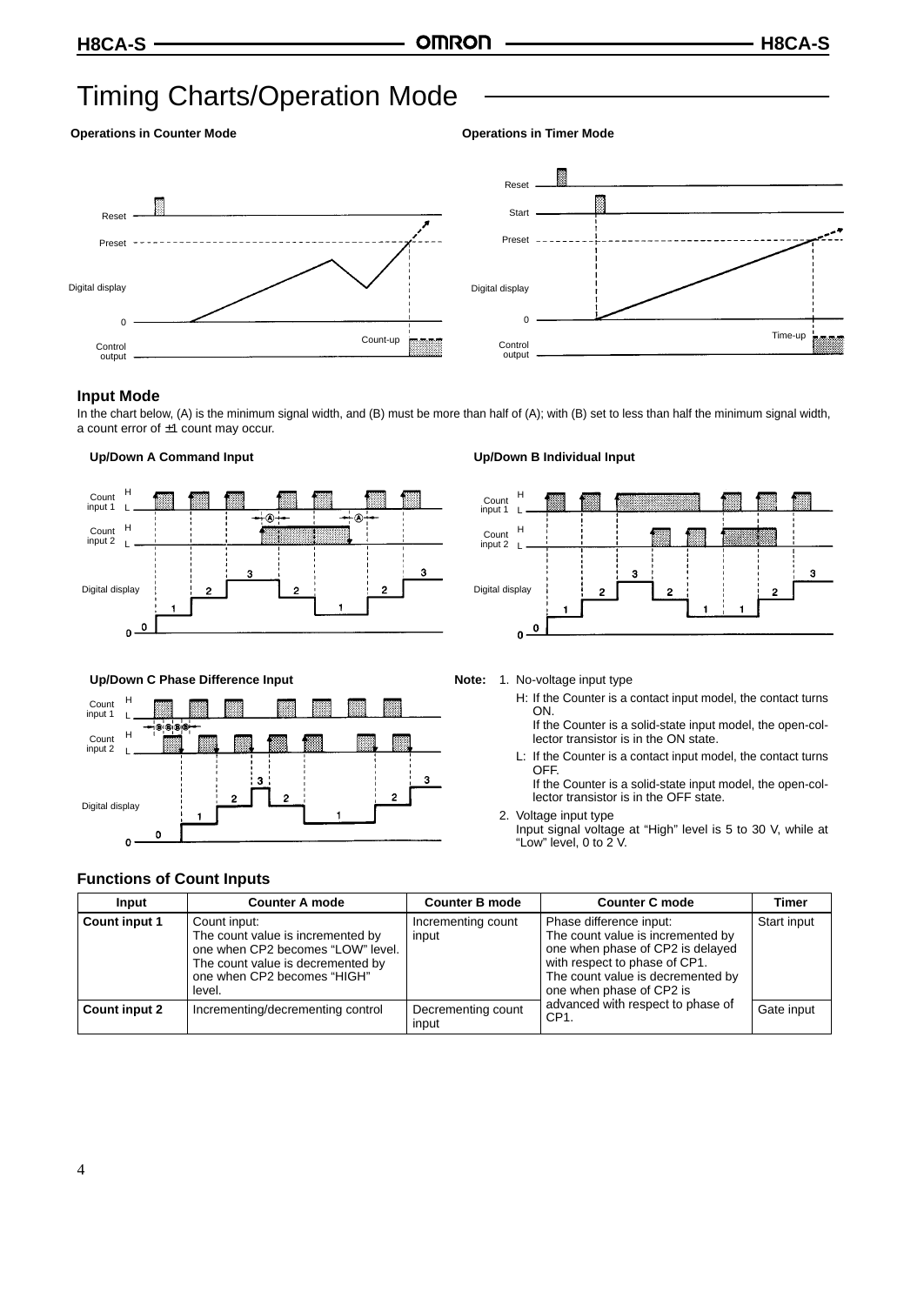### **Operations in Both Counter and Timer Modes**

**Note:** In the C mode, the final total is not displayed because internal count circuit is reset as soon as counting is finished.





- 2. In the C mode, the final total is not displayed because the internal count circuit is reset as soon as counting is finished.
- 3. The operation in the timer mode differs due to the difference of the start input. (The operations in the N and F modes are the same.)

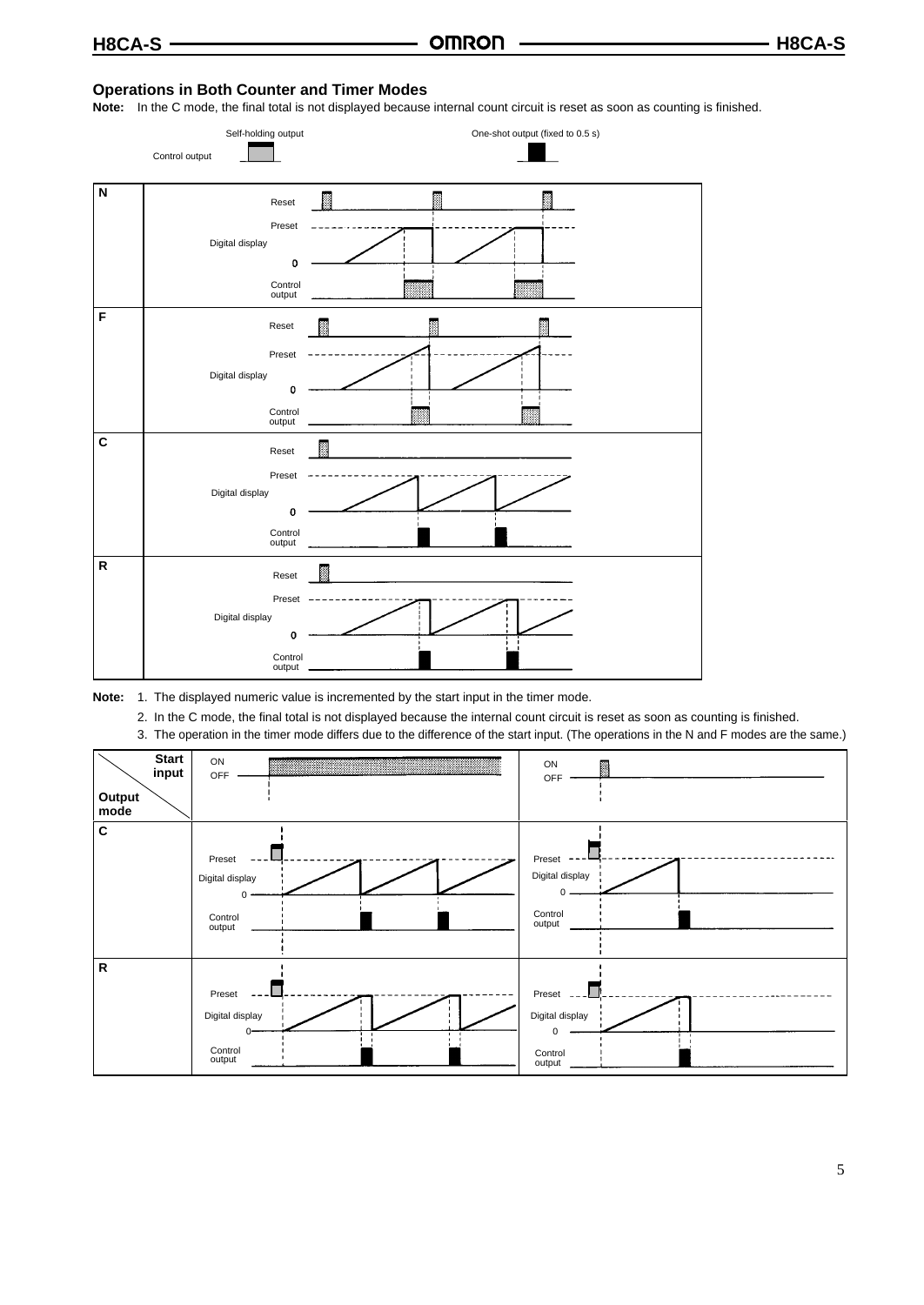# Nomenclature -



# Programming

# **Function Selection**

Select timer or counter function in advance. It is not necessary for power to be ON to set this function. When the H8CA-S is shipped, it is set to counter function, input mode "A," output mode "N," and preset value 1.



1. Terminals 1 and 3 are connected. (It is only necessary to connect these terminals when selecting the function.)





MODE is lit. The function, input mode, or output mode display will be blinking. (The Power OFF display will stop blinking when power comes ON.)

Short circuit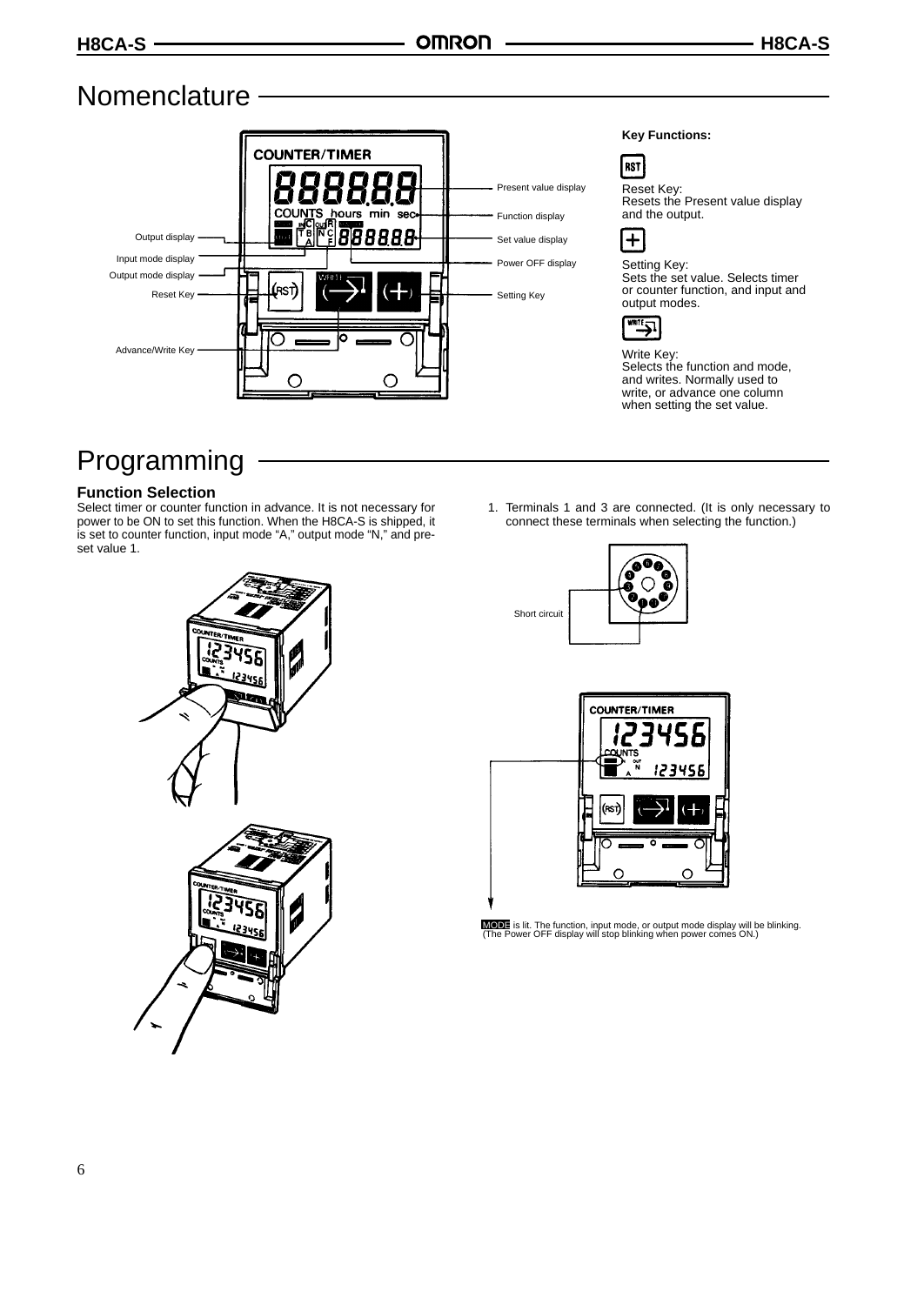2. Press the Setting Key to select counter or timer function, input mode, and output mode. The characters below will flash when the Setting Key is pressed.



- Press the Setting Key until the desired function appears.
- Press the Setting Key until the desired input mode appears.
- Press the Write Key to write the desired input mode.
- **Examples**
- **1. Selecting the Counter Function with Input Mode "A" and Output Mode "N" (Terminals 1 and 3 Connected)**

" MODE " lights on the display

"COUNTS" will begin blinking when the Setting Key is pressed. (Press the Keys until the desired place is reached.)



Press the Write Key. "COUNTS" will stop blinking and one of the input modes will begin blinking.

Press the Setting Key until input mode "A" begins blinking.



- 
- Press the Write Key to write the desired input mode.
- Press the Setting Key until the desired output mode appears.
- Press the Write Key to write the desired output mode.
- Press the Write Key. "A" will stop blinking an one of the output modes will begin blinking.

Press the Setting Key until output mode "N" begins blinking.



Disconnect terminals 1 and 3 before setting values. When terminals 1 and 3 are disconnected, the "MODE" display will turn OFF and output mod "N" will stop blinking.

Always disconnect terminals 1 and 3 when finished selecting the function. Values cannot be preset if terminals 1 and 3 are connected.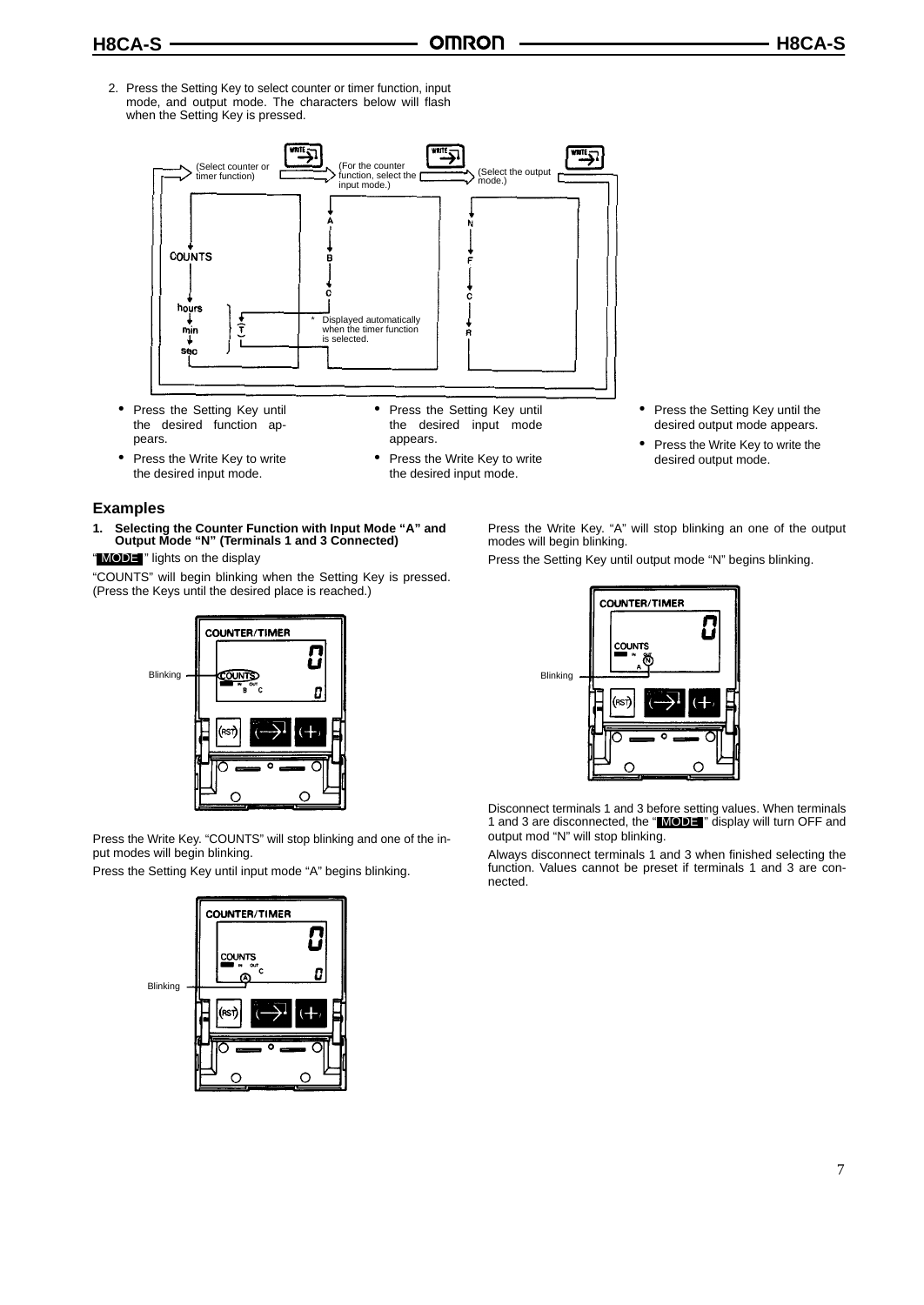# **2. Selecting the Timer Function with "sec" and Output Mode "N" (Terminals 1 and 3 Connected)**

If set for timer, "sec" will begin blinking when the Setting Key is pressed. (Press the Keys until the desired place is reached.)



Press the Write Key. "sec" will stop blinking and one of the output modes will begin blinking. The INPUT MODE will automatically enter "T."

### **Presetting Values**

Preset values after selecting the function. Values can be preset whether the power supply is ON or OFF.



Press the Write Key until the desired digit begins blinking.



Press the Setting Key until input mode "N" begins blinking.



Disconnect terminals 1 and 3 before setting values. When terminals 1 and 3 are disconnected, the " MODE " display will turn OFF and output mode "N" will stop blinking.

Always disconnect terminals 1 and 3 when finished selecting the function. Values cannot be preset if terminals 1 and 3 are connected.

Press the Setting Key to set the desired value.

Continue pressing the Write and Setting Keys until the smallest digit has been set.



To complete presetting, press the Write Key so that no place on the display is blinking.

\*Preset unnecessary higher digits at 0. (i.e. 000015)

**Note:** The output will go ON if the set value is 0 (0.0 or 0.00) and the displayed count is also 0 (0.0 or 0.00). In this case, press reset after presetting, and the output will go OFF.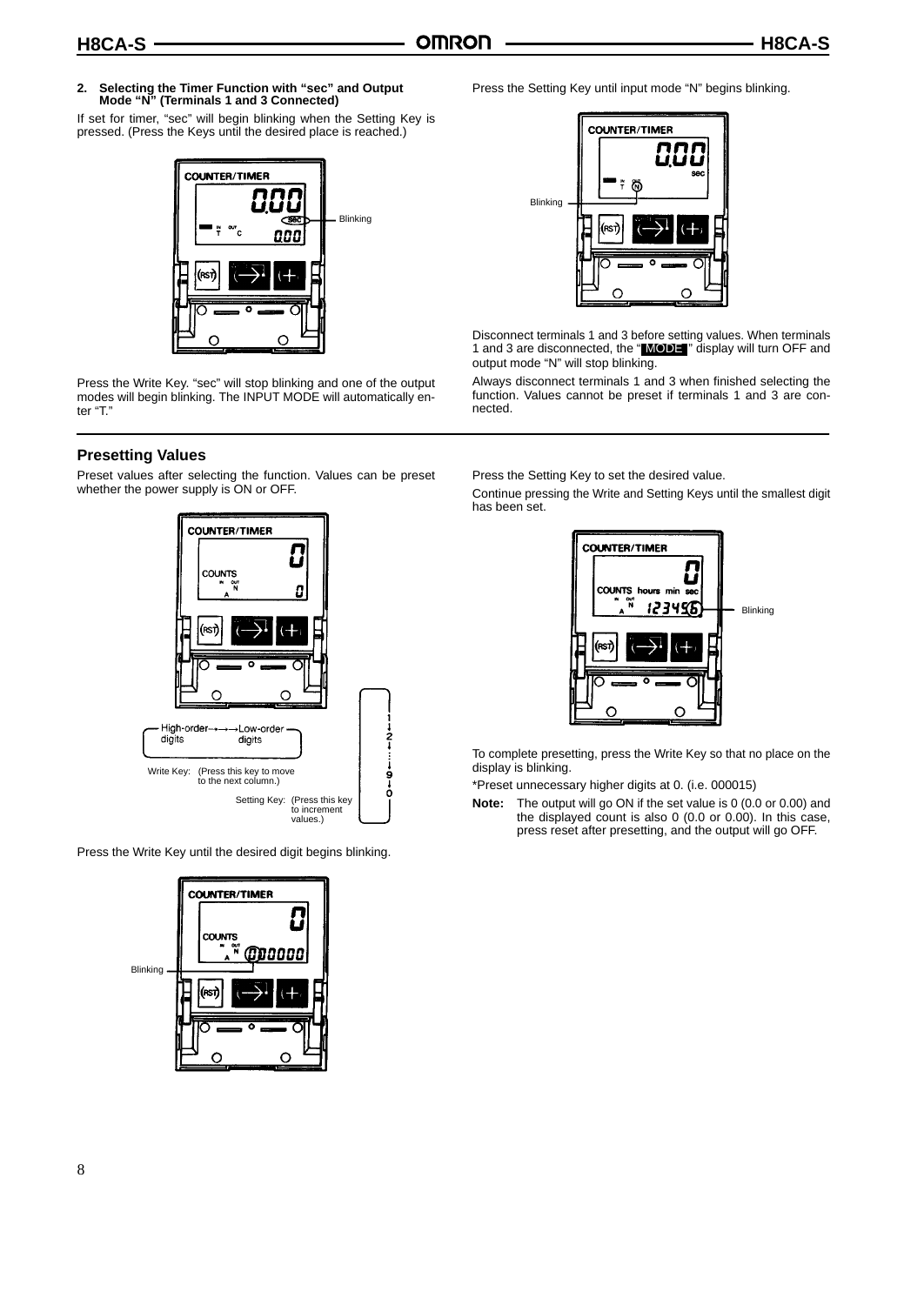# **Dimensions**



# **Accessories (Order Separately) Adapter for Flush Mounting**

**Y92F-30**





#### **Panel Cutout**

The standard panel cutout is as below. (Panel cutout conforms to DIN43700)



Panel cutout for side-by-side mounting of two or more units



When mounting n Counters in line, dimension A can be calculated from following formula.  $A = (48n - 2.5)_{-0}^{+1}$ 

**Track Mounting/Front Connecting Socket**





#### **P2CF-11-E (Finger Safe Terminal Type) Conforming to VDE0106/P100** Eleven,

4





**Terminal Arrangement/ Internal Connections (Top View)**



35.4

5 4.5

31.2 max.

**Surface Mounting Holes**



**Mounting Height of Counter with Socket**

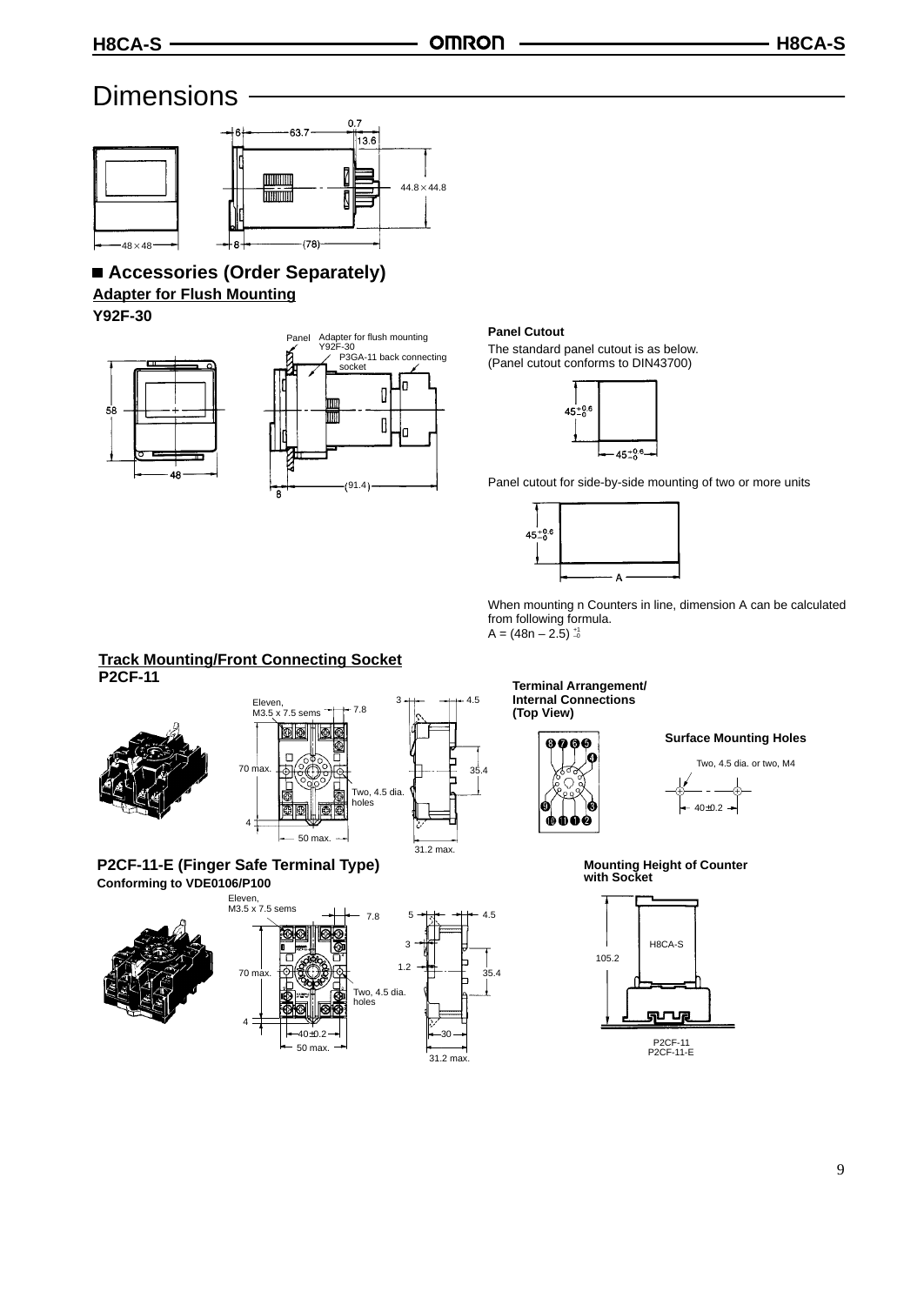#### **Back Connecting Socket P3GA-11**



# **Finger Safe Terminal Cover**

**Conforming to VDE0106/P100**

### **Y92A-48G**

**(Attachment for P3GA-11 Socket)**





### **Mounting Track/End Plate/Spacer PFP-100N/PFP-50N Mounting Track**



# **PFP-100N2 Mounting Track**



- \* This dimension is 15 mm on both ends in the case of PFP-100N but on one end in the case of PFP-50N.
- \*\* The length  $\ell$  of each mounting track is shown in this table.

| <b>I PFP-100N</b>  | 1<br>m |
|--------------------|--------|
| PFP-50N            | 50 cm  |
| <b>I PFP-100N2</b> | 1<br>m |

\*\*\* A total of 12-25 x 4.5 elliptic holes are provided with 6 holes cut from each end of the track at a pitch of 10 mm between holes.

# **PFP-M End Plate**



### **PFP-S Spacer**

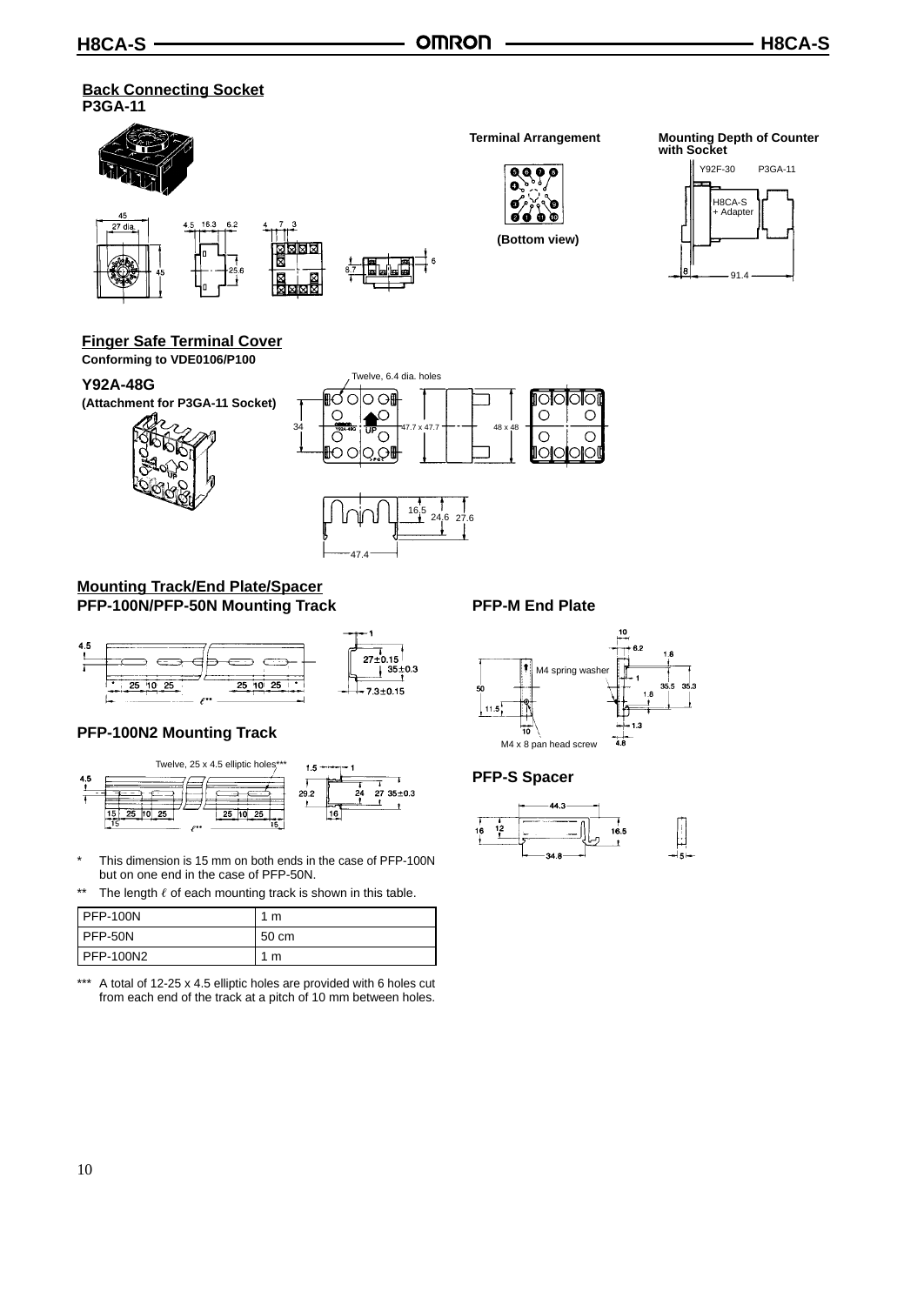# **Connections**

### **Counter Function Mode**



**Note:** When the control power supply is DC, terminals (2) and (3) are internally connected.

#### **Mode Switch Terminals ((1) & (3))**

When these terminals are shot-circuited, set the input and output modes with the Reset Key, not the Setting Key.

#### **Timer Function Mode**



- **Note:** When the control power supply is DC, terminals (2) and (3) are internally connected.
- \* Check the operating status of terminals (3) and (4) (see table below) before connecting or disconnecting them.

#### **Timer Control Terminals [(4) & (3)]**

Be sure these terminals are not connected when using H8CA-S as a Counter. These terminals are used as shown below only when H8CA-S functions as a timer.

| Terminals $(4)$ & $(3)$ | <b>Operation</b>                                                                                |
|-------------------------|-------------------------------------------------------------------------------------------------|
| Short-circuited         | Timer operation temporarily interrupted<br>when power failure occurs in control<br>power supply |
| )pen                    | Timer operation continues even when<br>power failure occurs in control power<br>supply          |

#### **Power Supply Connection**

Connect power supply across terminals (2) and (10) and apply one of the specified voltages. (Pay special attention to the polarity when using a DC-operated model.)



# **Caution !**

 $(-)$ 

Do not touch the input terminals while power is supplied to the H8CA-S; otherwise you will feel electric shock because the Counter does not have any power transformer built in. Use of a model rated at a low DC voltage is recommended when the Counter is to be installed at a location where the input terminals are easily accessible.

 $(+)$ 

**Note:** When connecting external signal input contacts and transistors, use a power supply having a power transformer whose primary and secondary circuits are isolated from each other with the secondary circuit not grounded, for the input devices, to prevent current feedback and short-circuiting.

#### **Correct:**



**Note:** Do not arrange the peripheral circuits of the Counter in either way, as the internal circuit may be destroyed, rendering the Counter non-operable.

To input a signal from a single input contact to several H8CA-Ss at the same time, be sure to connect the terminals of the same numbers in parallel.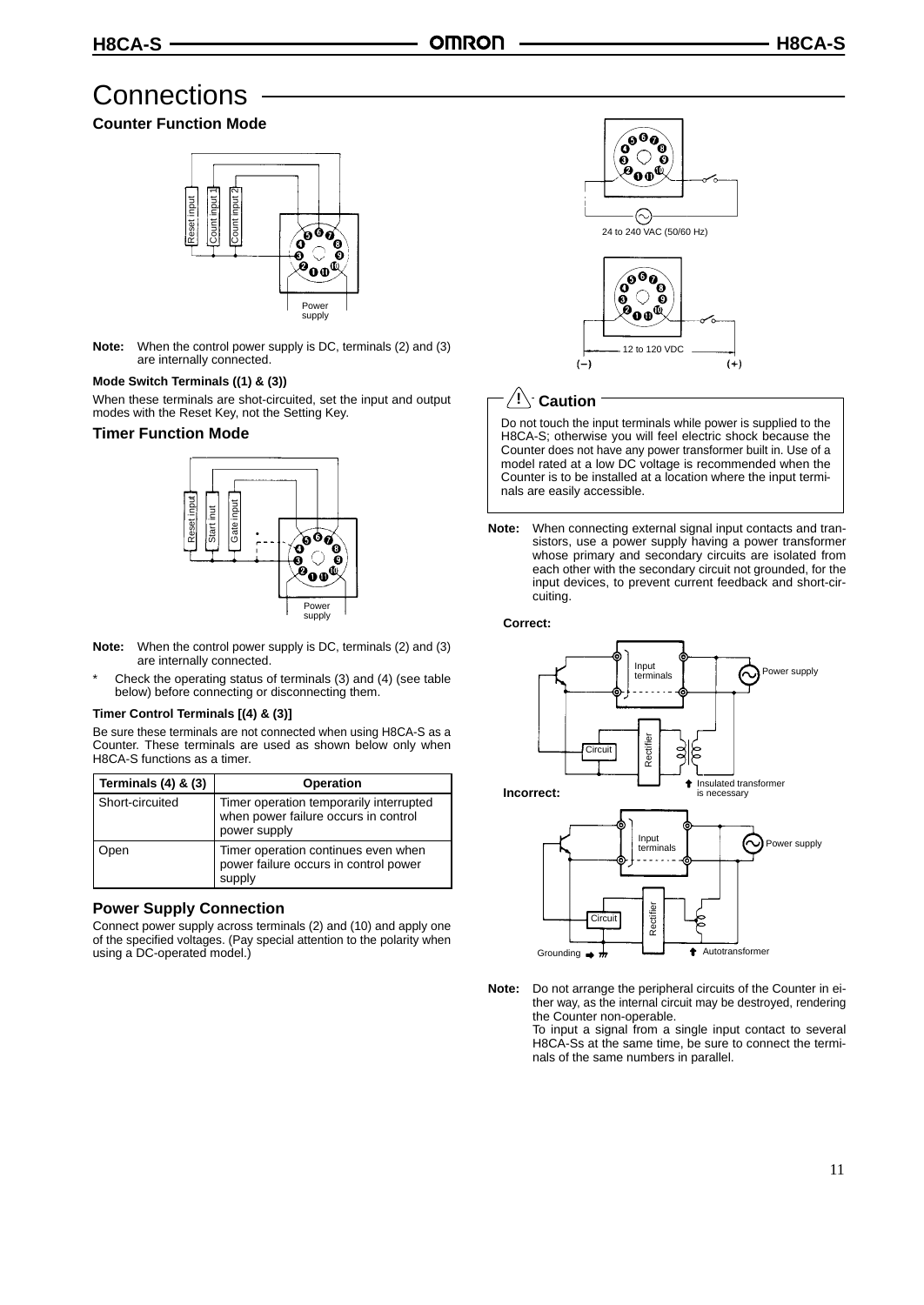### **Load Circuit (Control Output) Connection**

**Contact Output Type**



**Note:** The load is turned on when the set count or time is up.

#### **Solid-state Output Type**



- **Note:** 1. The load is turned on when the set count or time is up.
	- 2. Be sure to connect terminal (8) when an inductive load is connected.

#### **Output Delay Time**

The output delay time is the time from the application of the count input signal of the preset value until the generation of control output. The delay time differs depending on counting speed and model of control output used, as shown in the table below.

| Type of con-<br>trol output | Max. counting speed or<br>rated time |                                               | Output delay<br>time |
|-----------------------------|--------------------------------------|-----------------------------------------------|----------------------|
| Contact                     | 30 cps                               | Common to<br>hours,<br>minutes and<br>seconds | 30 ms max.           |
| output                      | 1 kcps                               |                                               | 10 ms max.           |
| Solid-state                 | 30 cps                               |                                               | 20 ms max.           |
| output                      | kcps                                 |                                               | 2 ms max.            |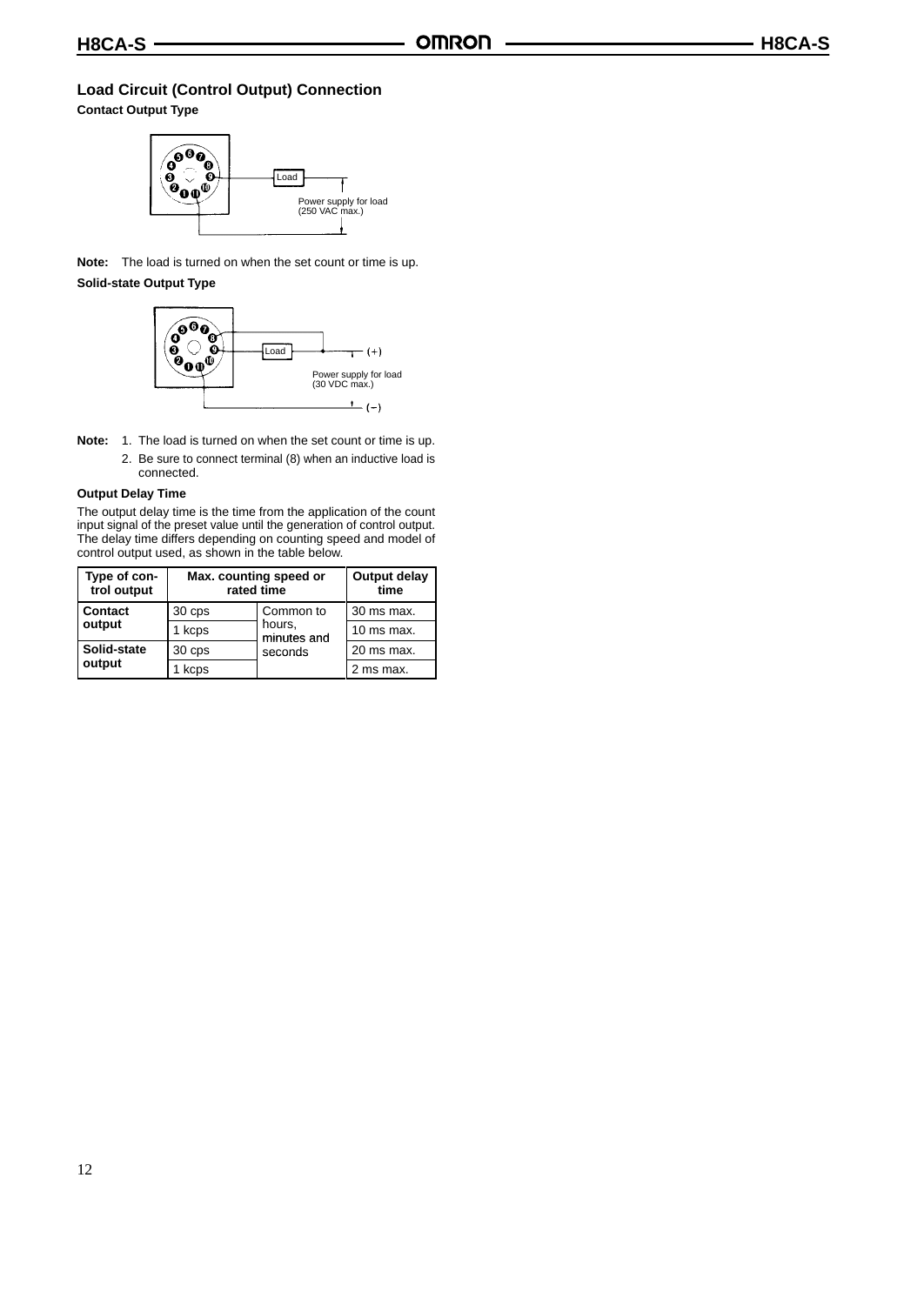### **Reset Input Connection**

#### **No-voltage Input Type**



#### **Voltage Input Type**



#### **Count Input Connection**

#### **No-voltage Input Type**



#### **Voltage Input Type**

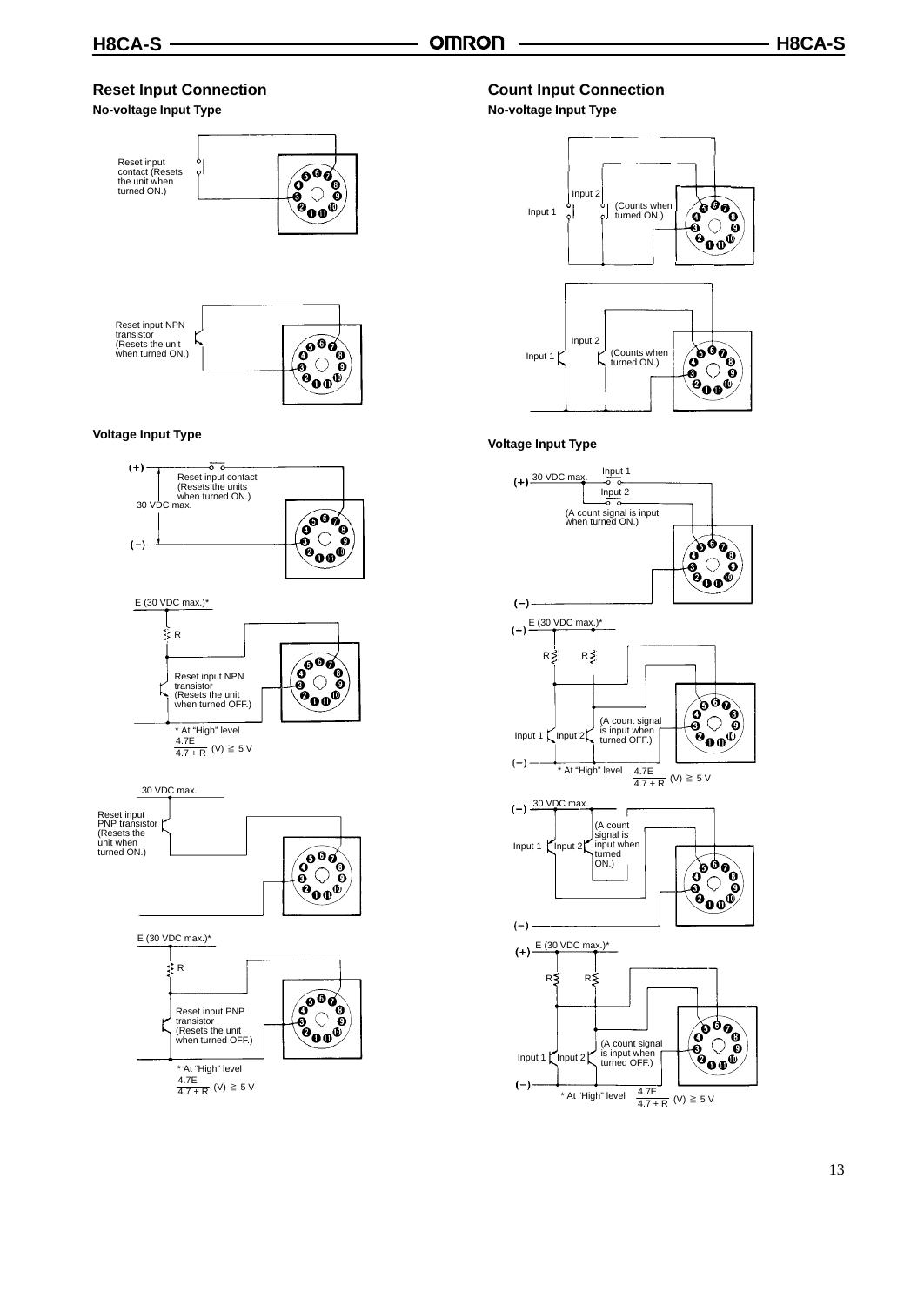# **Precautions**

# **Power Failure Detection**

The H8CA-S is capable of detecting and indicating a power failure on the display. Before power application or when a power failure occurs, the "**PW OFF**" display flickers indicating that the control power supply is off.

#### **Relation Among t<sub>1</sub>, t<sub>2</sub>, and Supply Voltage**



When a power failure occurs, there is a period during which the Counter does not respond to the input signal, as shown below, because of lag in the rise in the internal circuit voltage.



Likewise, on power application, there is a period during which the Counter does not respond to the input signal, as shown below because of a lag in the rise in the internal circuit voltage.



# **Operation and Display**

" OUT " is displayed when counting or timing is completed.

When "MODE" lights on display, terminals 1 and 3 are connected. In this case, it is not possible to preset values. Be sure to disconnect the terminals.

The H8CA-S used "regular read format," so the preset values can be changed whether power is ON or OFF.

When changing the preset value during timer or Counter operation, a signal will be output when the new value is the same as the displayed value.

The front panel keys operate at a touch. Do not press the keys with excessive force or tools such as a screwdriver. Press only with fingers.

After presetting values, part of the display might be blinking. The H8CA-S will operate normally in this condition, but press the Write Key so that characters do not blink.

### **Mounting**

There is no limitation in mounting direction. However, avoid mounting the unit at an angle.

#### **Surface Mounting**

**P2CF-11 Front Connecting Socket**

When a number of the H8CA-S are mounted in a vertical line or when an H8CA-S is mounted close to an obstacle such as a wiring duct, be sure to provide a separation of approx. 20 mm between adjacent units or between the unit and the obstacle to allow room for engagement and disengagement of hooks as shown below.



#### **Flush Mounting Y92F-30 Adapter for Flush Mounting**

Insert the H8CA-S into a square-cut hole from the front of the mounting panel; insert the adapter from the rear of the H8CA-S until the clearance between the panel surface and the adapter is minimized. Then secure the H8CA-S with two screws onto the panel.



By attaching the P3GA-11 back connecting socket to a flush mounted H8CA-S, wiring can be performed in the same manner as the front connecting socket.

#### **Dismounting**

To dismount an H8CA-S flush mounted with a Y92F-30 adapter, loosen the two screws of the adapter, pry up the top and bottom hooks of the adapter and pull the H8CA-S out from the front of the panel.



### $\mathbf{P}$  Caution

The H8CA-S has a built-in lithium battery. Be sure to dispose of the old H8CA-S properly, as lithium batteries are likely to explode if incinerated.

14